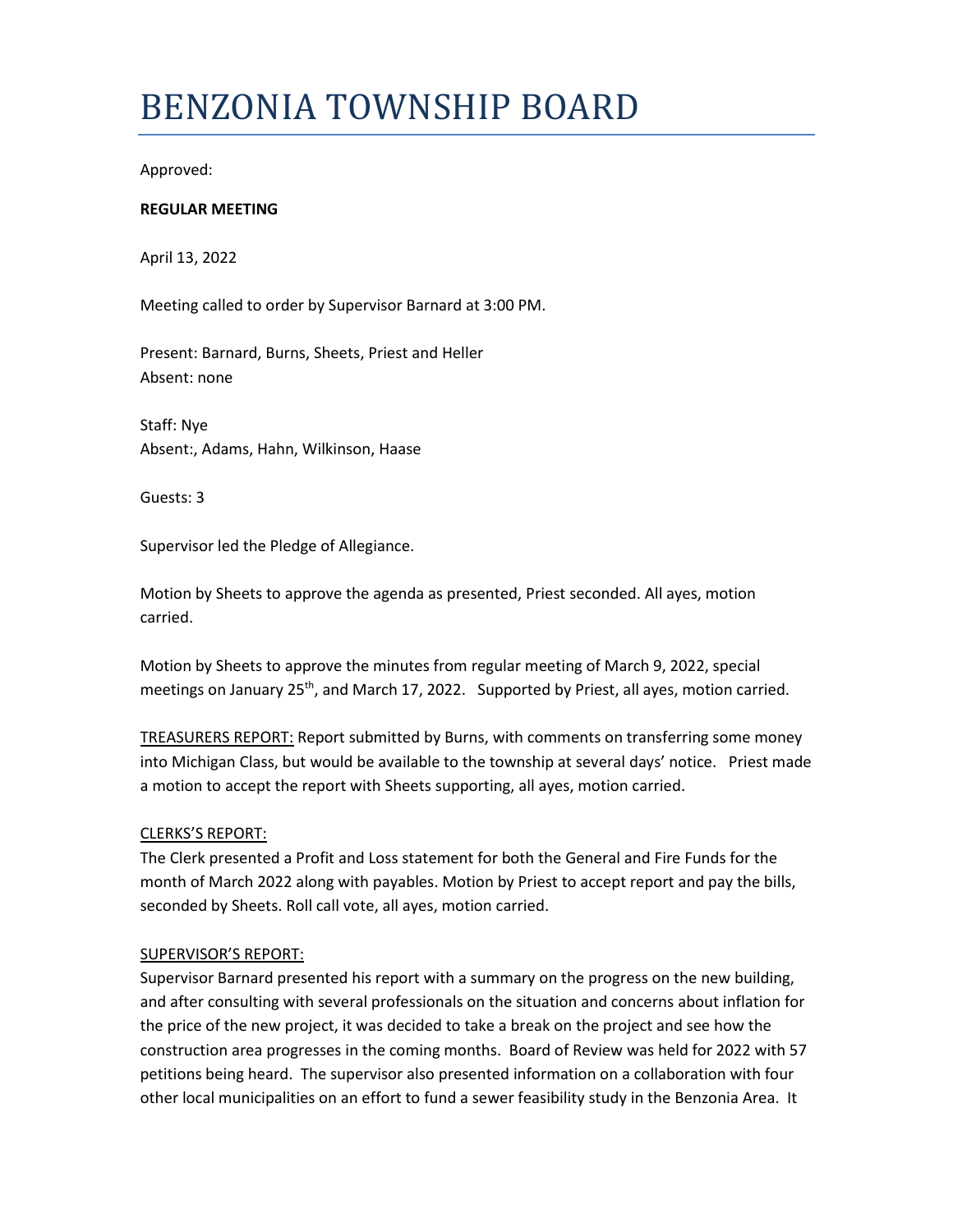was suggested that we use our 2022 marijuana proceeds to help off set our portion, which would be \$40,000.00. After a discussion, a motion was made by Sheets to join with the County, Village of Benzonia and the Village of Beulah to help fund the sewer feasibility study, with a bid not exceed \$100,000.00 Supported by Priest. After a roll call vote, motion passed.

## STAFF REPORTS:

- 1. FIRE CHIEF: Prior to leaving on vacation, Chief Adams submitted his report, which is attached. For the month of March, a total of 39 calls for service included 6 for Fire, 33 for Medical at 33 for the month and 137 for yearly total. Chief Adams reported that Ryan Merrill has resigned form the fire department. Sheets made a motion, supported by Priest to accept Ryan Merrill's resignation, Motion passed. Chief Adams also reported that the four probationary firemen have been moved to permanent status and will receive compensation according.
- 2. Cemetery Sexton: No report.
- 3. Township Attorney: No report.
- 4. Commissioners Report: Commissioner Nye reported conversations have begun at the County level to consider what to do with the ARPA funds that will make the most impact in the county. She also reported that she will be running for reelection with opposition.
- 5. Zoning Administrator: 14 permits have been submitted, up from ten from last month. Sara Ross of the planning commission is working on a new project at the corner of Marshall & Homestead Roads, multi-use.

BRIEF PUBLIC COMMENT: Those speaking were: Dan Hook of the Village of Beulah on the Sewer project, Rebecca Hubers representing Benzie County EMS-911 addressing the flood plain in the county, Bob French for the village of Benzonia with interest in the sewer study.

## COMMUNICATION: None

PENDING BUSINESS**:** Website updates, BS&A, FOIA rates. Burns and Heller brought up the subject of replacing our accounting software program with BS & A. The whole project is estimated to cost approximately \$40,000.00. Burns made a motion to purchase the BS & A software for accounting and payroll for the township not to exceed \$40,000.00. A roll call vote was taken with all voting AYE, motion passed. They will be visiting other municipalities who use the same software.

## COMMITTEE REPORTS:

- Cemetery: The sexton will be opening the cemetery soon and the porta potty will be ordered.
- Parks: The park will open the second week in May and the bathrooms should be fully operational with running water. The estimates on the walking trail will be starting soon with a meeting of the Park Committee happening next week.
- Building and Grounds: No report
- Fire Department: No report